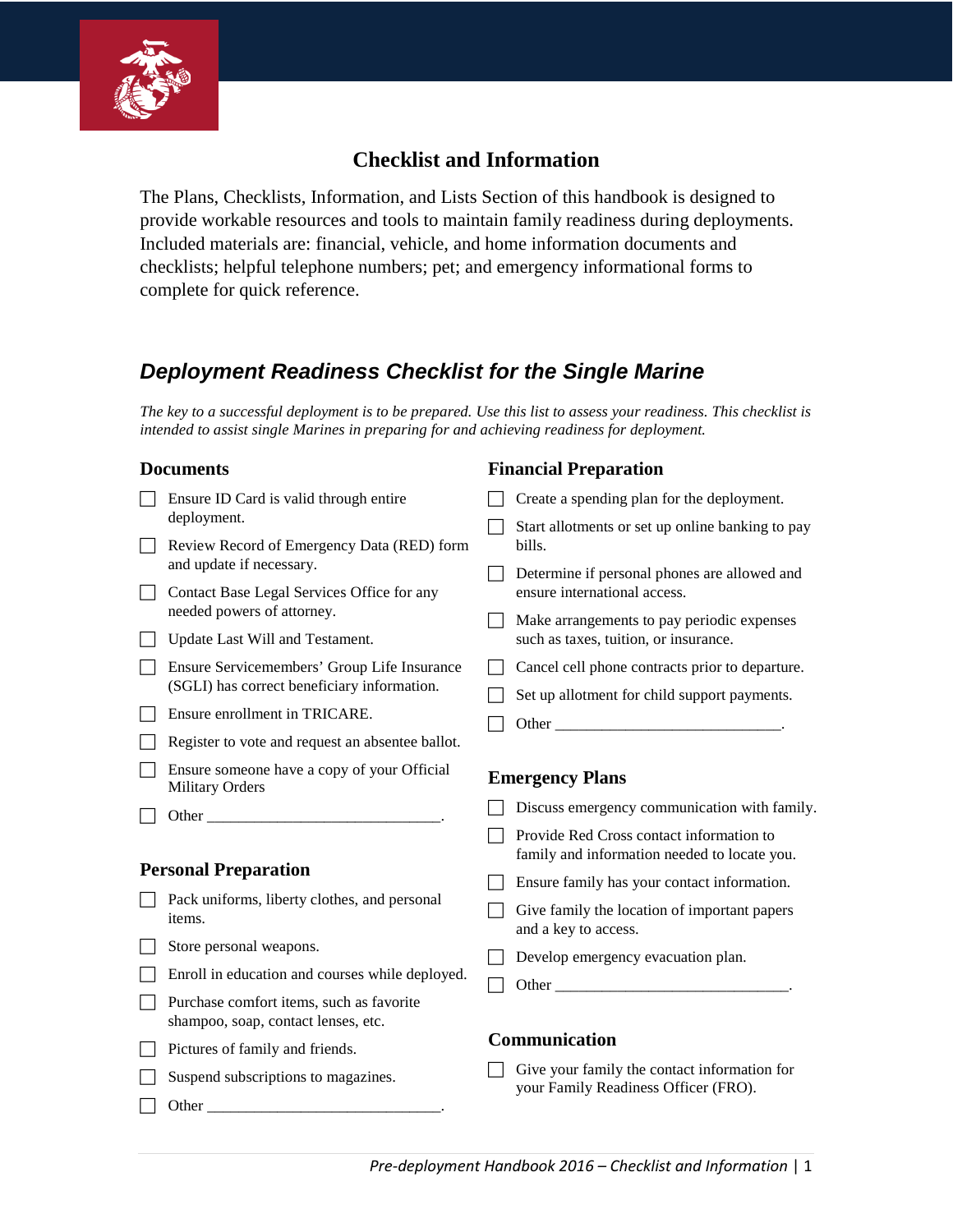

| <b>Housing</b>                                                                                                                                                                                                                | Gather phone numbers, addresses, and email<br>addresses of family and friends. Discuss<br>expectations for keeping in touch. |
|-------------------------------------------------------------------------------------------------------------------------------------------------------------------------------------------------------------------------------|------------------------------------------------------------------------------------------------------------------------------|
| Participate in unit's Distribution Management<br>Office if living in barracks.                                                                                                                                                | Make arrangements for birthdays and special<br>occasions.                                                                    |
| Ensure renters' or homeowners' insurance is<br>current.                                                                                                                                                                       | Buy stamps, phone cards, camera batteries, etc.                                                                              |
| Take name off utilities and/or lease if sharing<br>living quarters with someone else (roommate)                                                                                                                               | Create a plan for making telephone calls or<br>Skype sessions with family.                                                   |
| Hire a property management company if you                                                                                                                                                                                     | Explain OPSEC to family and friends.                                                                                         |
| own a home and have tenants, or for outside<br>maintenance of home such as grass cutting.                                                                                                                                     | Ensure family and friends have address and are<br>aware of how to address packages and/or letters.                           |
| Cancel utilities.                                                                                                                                                                                                             | Provide unit toll-free number to family and<br>friends                                                                       |
| Other and the contract of the contract of the contract of the contract of the contract of the contract of the contract of the contract of the contract of the contract of the contract of the contract of the contract of the | Ensure designated contacts are subscribed on                                                                                 |
| Pets (if applicable)                                                                                                                                                                                                          | Authorized Office Communication Tool.                                                                                        |
| Update pet information card.                                                                                                                                                                                                  |                                                                                                                              |
| Make sure pet vaccinations are up to date.                                                                                                                                                                                    | Other                                                                                                                        |
| Provide vet information to whoever is caring for<br>the pet in your absence.                                                                                                                                                  | <b>Vehicle</b>                                                                                                               |
| Establish an allotment to your caregiver for care<br>of pets, or for pet emergency situations.                                                                                                                                | Arrange to store or have someone take care of<br>your vehicle.                                                               |
| <b>Elder Care</b> (if applicable)                                                                                                                                                                                             | Update insurance, tags, registration and title,<br>and inspection sticker.                                                   |
| Make arrangements for the care of your elderly<br>loved one.                                                                                                                                                                  | Discuss routine maintenance with vehicle<br>caretaker.                                                                       |
| Ensure that Family Care Plan has accurate<br>information regarding the care for your elderly<br>loved one.                                                                                                                    |                                                                                                                              |
| Make financial arrangements for your elderly                                                                                                                                                                                  | <b>Outstanding Legal Matters</b>                                                                                             |
| loved one.                                                                                                                                                                                                                    | Make arrangements to address any outstanding<br>traffic violations, tickets or fines.                                        |
|                                                                                                                                                                                                                               | Ensure custody disputes have been finalized or<br>have an agent working on your behalf.                                      |
|                                                                                                                                                                                                                               | Ensure all matters regarding a pending divorce                                                                               |

finalize upon Marine's return.

have been resolved or arrangements are made to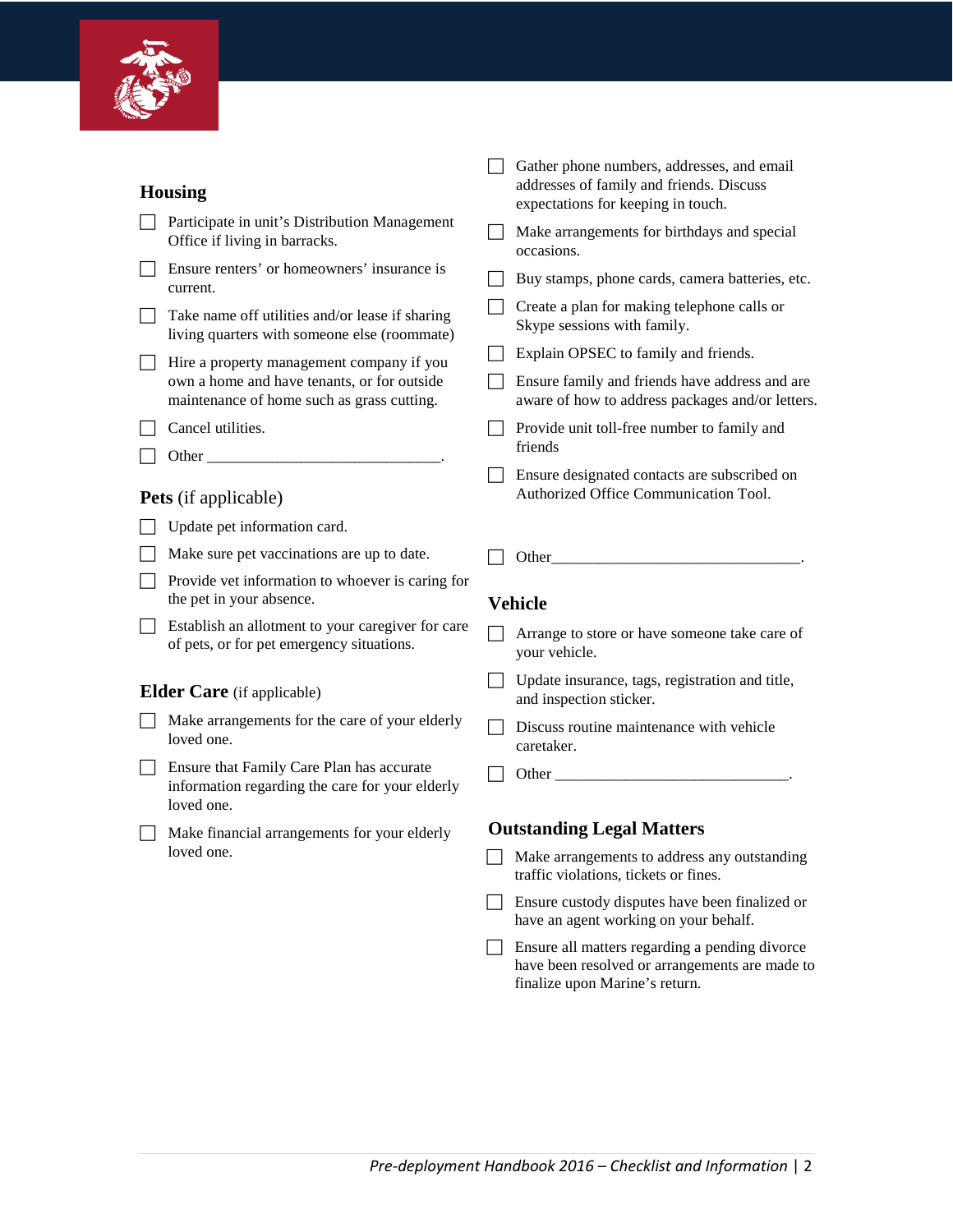

### *Deployment Readiness Checklist for the Single Marine with Dependents and Dual Active-Duty Marines with Dependents*

*In addition to the Deployment Readiness Checklist for the Single Marine, active-duty single parents should complete the following. This checklist is intended to assist single Marines with dependents and dual activeduty Marines with dependents in preparing for and achieving readiness for deployment.*

#### **Documents**

- Schedule an appointment with your installation Base Legal Services Office to have powers of attorney (special and or medical) drawn up.
- □ Create or update your Family Care Plan.
- Update or create a Last Will and Testament and include who will become guardian to your children in your absence.
- $\Box$  Review the amount and beneficiary information on your Servicemembers' Group Life Insurance (SGLI).
- Ensure your dependent(s) has a valid military ID card that will not expire while you are deployed.
- Confirm your dependents enrollment in DEERS.
- $\Box$  Provide complete official deployment mailing address to family and friends.
- $\Box$  Include child care provider contact info on Record of Emergency Data (RED).
- Develop a written contract with your child's caregiver that includes financial arrangements.
- $\Box$  Ensure someone have a copy of your Official Military Orders?
- $\Box$  Other

### **Outstanding Legal Matters** (if applicable)

- Make arrangements to address any outstanding traffic violations, tickets or fines.
- Ensure custody disputes have been finalized or have an agent working on your behalf.
- Ensure all matters regarding a pending divorce have been resolved or arrangements are made to finalize upon Marine's return.

#### **Medical**

- Ensure your dependent is enrolled in the TRICARE region to be use.
- Provide copies of your child's medical records to your child's caregiver.
- $\Box$  Tell your provider how to obtain medical care, dental care, and prescriptions.

#### **Emergency Plans**

- $\Box$  Discuss emergency communication with family.
- $\Box$  Give FRO's contact information to family.
- Provide Red Cross contact information to family and information needed to locate you.
- Ensure family has your contact information.
- $\Box$  Give family the location of important papers and a key to access.
- $\Box$  Develop emergency evacuation plan.
- $\Box$  Other

#### **Elder Care** (if applicable)

- Ensure arrangements are made for the care of your elderly loved one.
- Make financial arrangements for your elderly loved one.
- $\Box$  Other

#### **Pets (if applicable)**

- $\Box$  Update pet information card.
- $\Box$  Make sure pet vaccinations are up to date.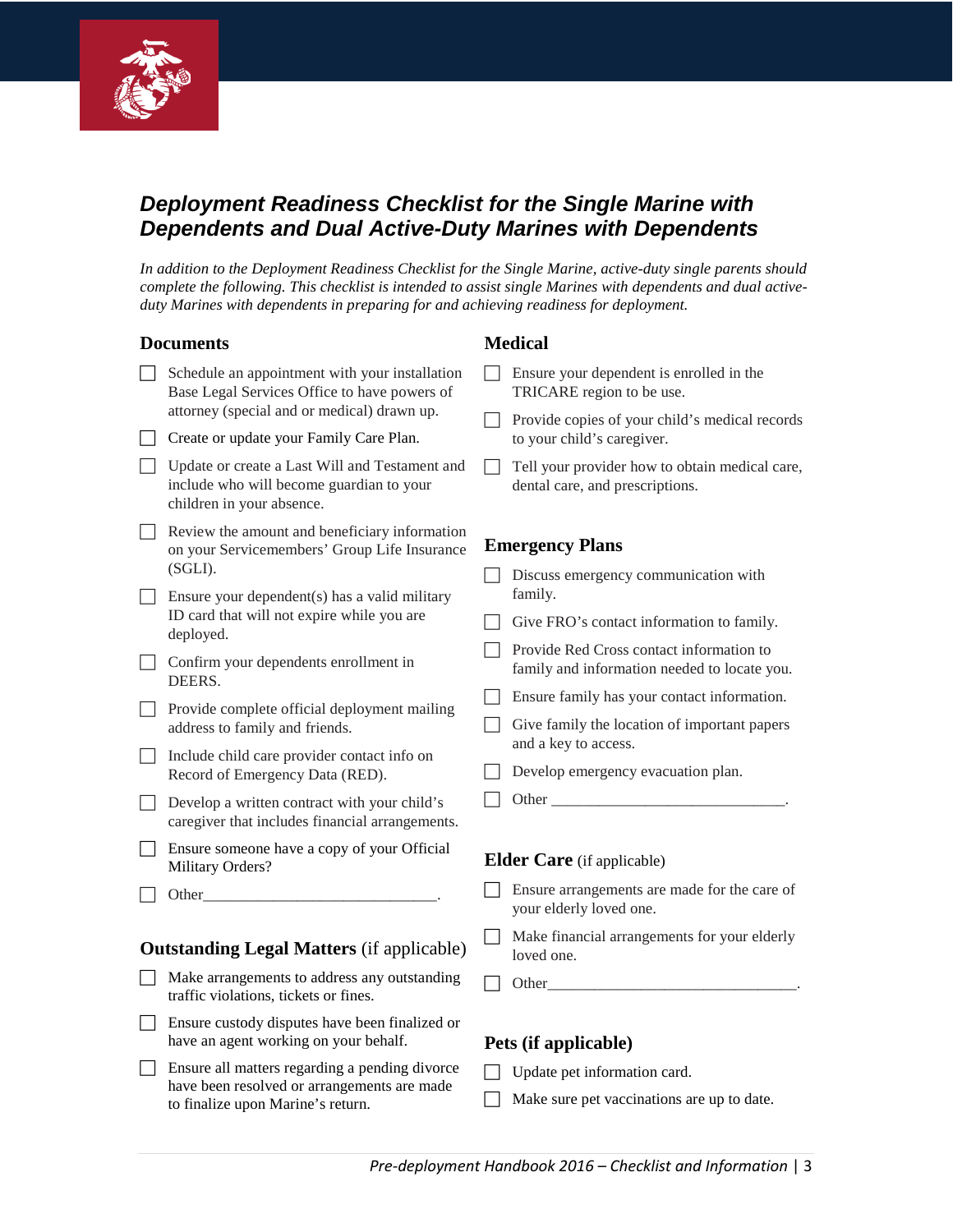

|                          | Set up allotment for child support payments.                                                                                                                                  |  |
|--------------------------|-------------------------------------------------------------------------------------------------------------------------------------------------------------------------------|--|
|                          | <b>Legal Guardian</b>                                                                                                                                                         |  |
|                          | Provide the Family Readiness Officer's contact<br>information to your child's caregiver.                                                                                      |  |
|                          | Give your contact information to your child's<br>caregiver and child (if the child is old enough).                                                                            |  |
| $\overline{\phantom{0}}$ | Inform child's school or day care teacher of<br>your deployment and ask them to send copies<br>of schoolwork and report cards. Provide self-<br>addressed, stamped envelopes. |  |
| $\overline{\phantom{a}}$ | Tell your childcare provider to contact the<br>American Red Cross in case of an emergency.                                                                                    |  |
|                          | Establish with your child's caregiver where<br>they will go or who they will contact in case of<br>a disaster.                                                                |  |
|                          | Tell extended family members about your<br>upcoming deployment and provide your child's<br>contact information.                                                               |  |
|                          | Make a plan to celebrate birthdays and<br>holidays.                                                                                                                           |  |
|                          | Establish a plan with caregiver to facilitate<br>communication from your child to you.                                                                                        |  |
|                          | Provide info about your child's routines: meal<br>and bed times, chores, special toys, etc.                                                                                   |  |
|                          | Discuss what role, if any, your child's other<br>parent will have during deployment                                                                                           |  |
|                          | Other                                                                                                                                                                         |  |

- Provide vet information to whoever is caring for the pet in your absence.
- $\Box$  Establish an allotment to your caregiver for care of pets, or for pet emergency situations.
- Other\_\_\_\_\_\_\_\_\_\_\_\_\_\_\_\_\_\_\_\_\_\_\_\_\_\_\_\_\_\_\_\_\_\_\_\_\_.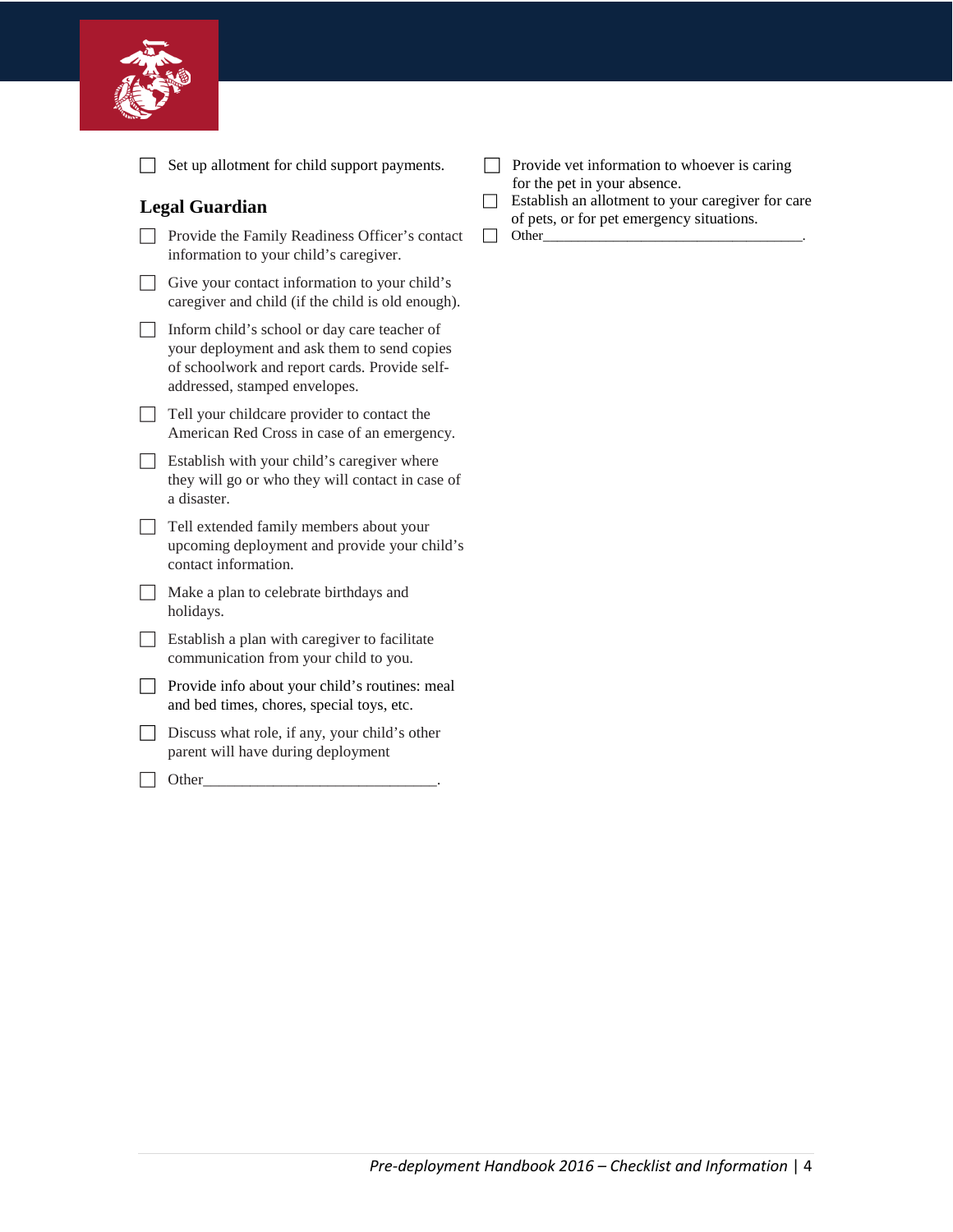

# *Deployment Readiness Checklist for the Married Marine & Spouse*

**Financial Preparation**

*While this list may seem daunting, it will be very helpful to have all of this information in one place. This checklist is intended to assist married Marines in preparing for and achieving readiness for deployment.*

#### **Documents**

 $\Box$  Other

| Ensure ID Cards are valid through entire                                              |                | Create a spending plan for the deployment.                                                     |
|---------------------------------------------------------------------------------------|----------------|------------------------------------------------------------------------------------------------|
| deployment.<br>Ensure an updated Family Care Plan copy is                             |                | Start allotments or set up online banking to pay<br>bills.                                     |
| available in the event that the spouse at home is<br>unable to care for children.     |                | Set up allotment for child support payments.                                                   |
| Ensure Record of Emergency Data (RED) is<br>updated.                                  |                | Note periodic expenses such as taxes, tuition,<br>or insurance.                                |
| Contact Base Legal Services Office for any<br>needed powers of attorney.              |                | Arrange an extension for filing taxes if due<br>during deployment (www.irs.gov).               |
| Update Last Will and Testament.                                                       |                | Review existing accounts.                                                                      |
| Ensure Servicemembers' Group Life Insurance<br>(SGLI) has correct and most up to date |                | If your family has a safe deposit box, make sure<br>at-home family member has access to it.    |
| beneficiary information.<br>Other                                                     |                | Review MyPay account and provide access<br>(https://mypay.dfas.mil/mypay.aspx).                |
|                                                                                       |                | Determine who will use which credit cards.                                                     |
| <b>Secure important documents:</b>                                                    |                | Review credit card balances.                                                                   |
| Marriage certificates                                                                 |                | Gather information about other assets such as<br>bonds, mutual funds, CDs etc., and maturation |
| Birth/adoption certificates                                                           | <b>College</b> | dates.<br>Include money in your budget for                                                     |
| Naturalization and citizenship papers                                                 |                | emergencies, phone calls, gifts, and                                                           |
| Insurance policies (life, household, auto)                                            |                | souvenirs for your children.<br>Other_                                                         |
| Deeds/mortgages/lease agreements                                                      |                |                                                                                                |
| Social Security cards                                                                 |                | <b>Medical/Dental</b>                                                                          |
| Military records (copies)                                                             |                | Ensure TRICARE enrollment at (800) 538-                                                        |
| Vehicle title/s or loan documents                                                     |                | 9552.                                                                                          |
| Tax returns                                                                           |                | Ensure vaccinations are current                                                                |
| Divorce decrees                                                                       |                | Check with all family health providers for                                                     |
| Court orders (support and or custody)                                                 |                | acceptance of TRICARE insurance.                                                               |
| Death certificates of deceased family members<br>Passports                            |                | Contact TRICARE if family plans to<br>travel/relocate during deployment to ensure<br>coverage. |
| Vaccination records                                                                   |                | If children are to be born during deployment,                                                  |
| Copy of Official Military Orders                                                      |                | either a general or special power of attorney is<br>required to enroll the child in DEERS.     |

Ensure enrollment for dental is confirmed.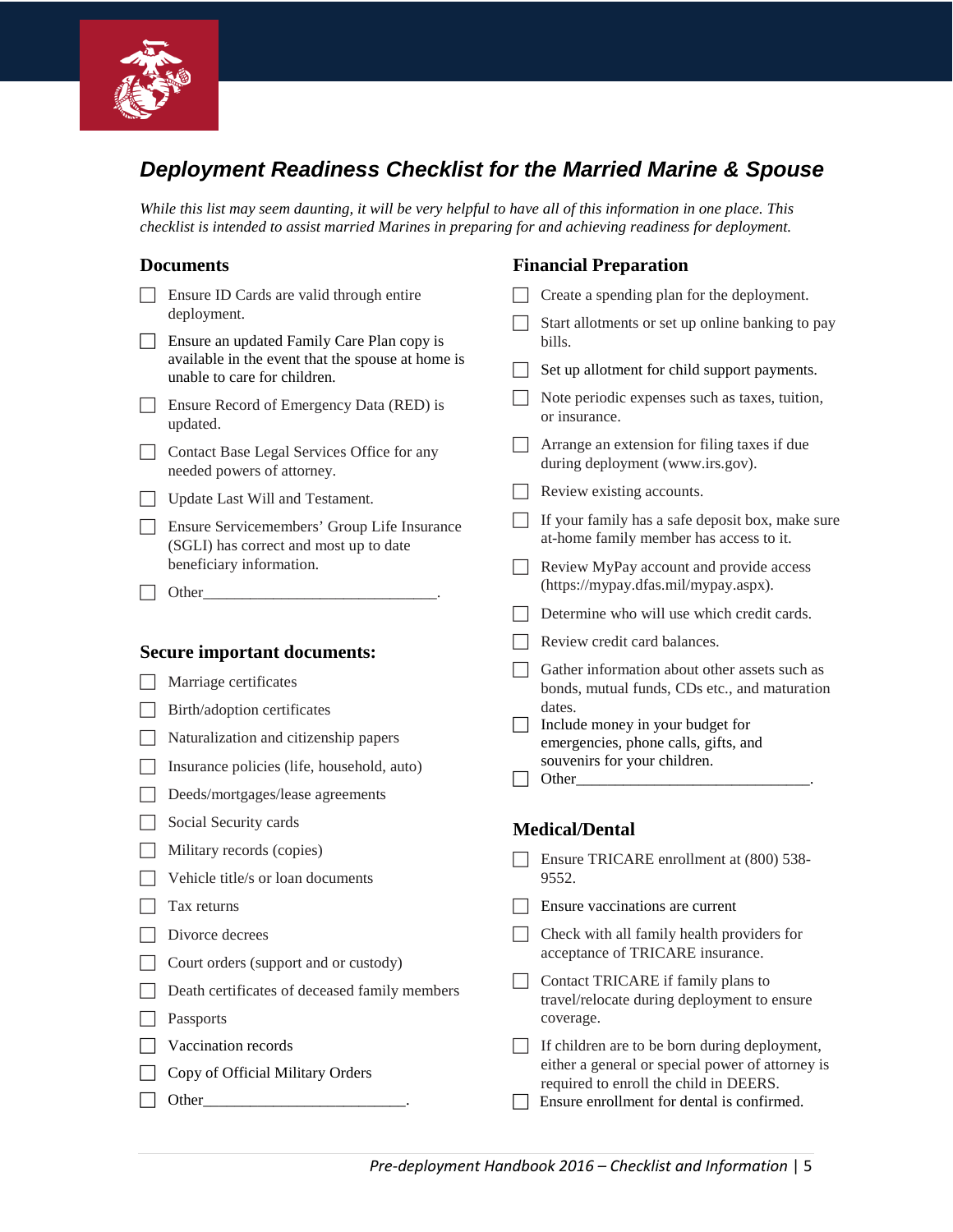

- Ensure maintenance is update.
- □ Update insurance and registration. Ensure safety stickers on your car are current.
- $\Box$  Other

### **Things to Remember**

| Make sure you know your Marine's Social |
|-----------------------------------------|
| Security number.                        |

- Register to vote and request absentee ballot.
- Ensure spouse or family member knows the location of important papers and have access to them.

| Provide your older child with tools needed to    |
|--------------------------------------------------|
| stay in touch with you such as stationary, pens, |
| markers,, self-addressed envelopes, etc.         |

- $\Box$  Ask if your child's school sponsors a discussion group or other program for children of deployed military parents.
- T Create a photo album for you and each of your children doing things together.
- $\Box$  Read and record your child's favorite book(s) on audio or video tape.
- Leave a personal item of yours for each of your children to keep until your return.
- Avoid putting added responsibilities on your child by not saying things like, "You're the man of the house," or, "Take care of your little brother."
- $\Box$  Other  $\Box$

### **Emergency Plans**

- Discuss emergency communication with family.
- $\Box$  Give FRO's contact information to family.
- $\Box$  Provide Red Cross contact information to family and information needed to locate you..
- $\Box$  Develop emergency evacuation plan with stay behind spouse.
- $\Box$  Other

#### **Elder Care** (if applicable)

- Ensure arrangements are made for the care of your elderly loved one.
- Make financial arrangements for your elderly loved one.

Other\_\_\_\_\_\_\_\_\_\_\_\_\_\_\_\_\_\_\_\_\_\_\_\_\_\_\_\_\_\_\_\_\_.

### **Communication**

- $\Box$  Provide Family Readiness Officer, unit toll-free number and unit website to family and friends.
- Provide complete official mailing address to family and friends.
- Gather phone numbers, addresses, and email addresses of family and friends.
- $\Box$  Make arrangements for birthdays and special occasions.
- $\Box$  Discuss expectations for keeping in touch with friends and family.
- Buy stamps, phone cards, camera batteries, etc.
- Inform your child's school or day care teacher of your deployment
- Tell your child about the deployment.
	- Other  $\_\_$

### **Outstanding Legal Matters**

- Make arrangements to address any outstanding traffic violations, tickets or fines.
- Ensure custody disputes have been finalized or have an agent working on your behalf.
- Ensure all matters regarding a pending divorce have been resolved or arrangements are made to finalize upon Marine's return.

|--|--|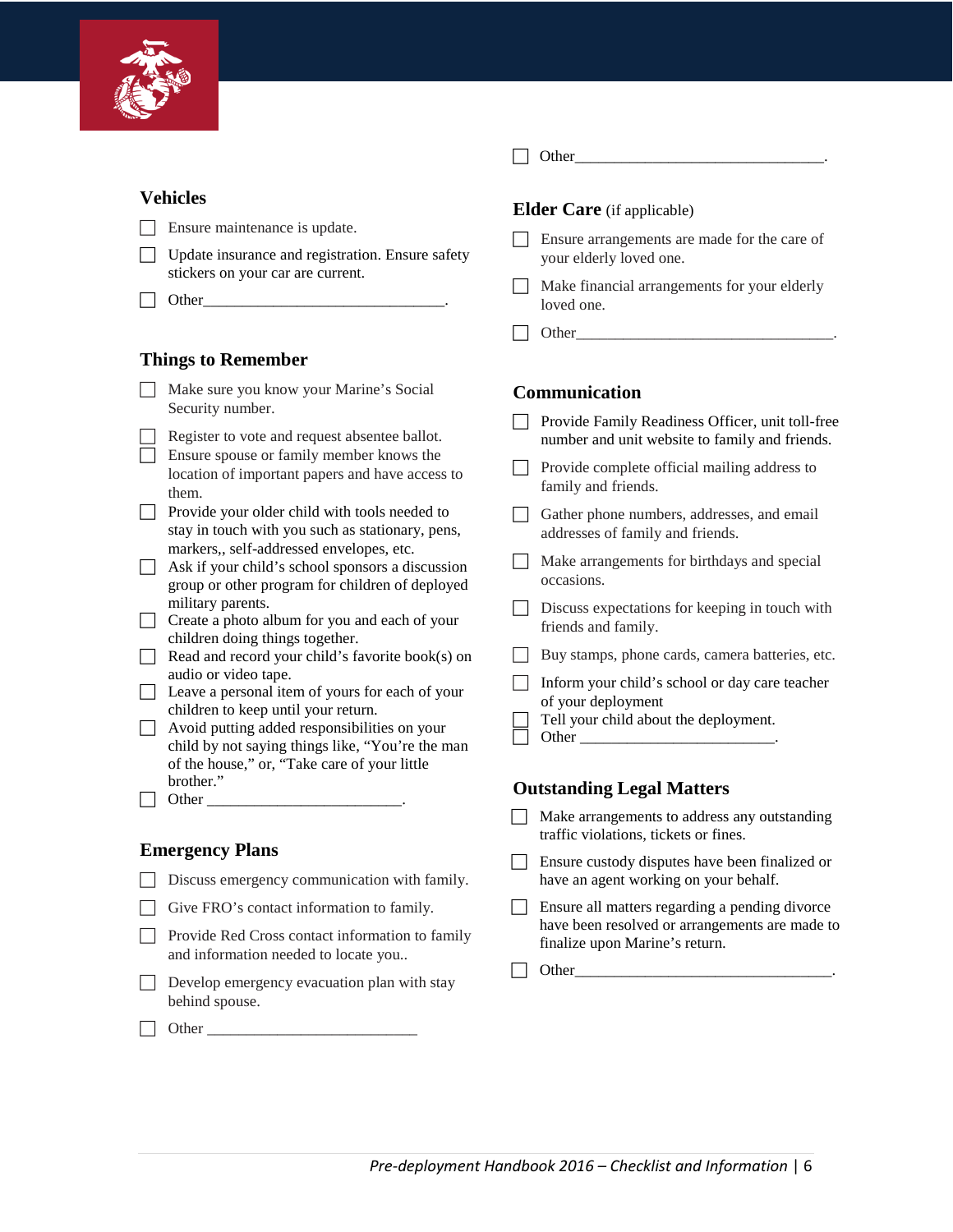

# *Personal Preparation and Packing List*

*While you will receive an "official" packing list from your S-3 office, the following is a list provided by Marines, for Marines of items that are nice to have on deployment. This checklist is by no means allinclusive, and some items may not pertain to your deployment.*  **Electronics and Communications**

### **Toiletries**

| roneu les |                                          | Electronics and Communications                                       |  |  |
|-----------|------------------------------------------|----------------------------------------------------------------------|--|--|
|           | Anti-bacterial hand wipes                | Digital or disposable camera                                         |  |  |
|           | Hand cream                               | Flash drive or USB memory stick for personal                         |  |  |
|           | Foot powder                              | computers.                                                           |  |  |
|           | Lip balm                                 | International converter                                              |  |  |
|           | Deodorant or antiperspirant              | Phone cards                                                          |  |  |
|           | Lubricant eye drops                      | <b>Batteries</b>                                                     |  |  |
|           | Sunscreen                                | Computer and/or handheld                                             |  |  |
|           | Nail files, scissors, clippers, tweezers | Laptop computer                                                      |  |  |
|           | Mosquito/fly/sand flea repellent         | Head light with white and red light                                  |  |  |
|           | Band-aids                                | Small flashlight                                                     |  |  |
|           | Anti-fog treatment for sunglasses        | Alarm clock                                                          |  |  |
|           | Hair clippers                            | Writing materials                                                    |  |  |
|           | 90-day supply of medications             | Portable electric device ( <i>iPod</i> , <i>iPad</i> , <i>etc.</i> ) |  |  |
|           | Baby wipes (unscented)                   | Other                                                                |  |  |
|           | Baby powder (helps with heat rash)       |                                                                      |  |  |
|           | Small camping mirror                     | <b>Kitchen/Food Items</b>                                            |  |  |
|           | Purchase comfort items, such as favorite |                                                                      |  |  |

#### **Kitchen/Food Items**

| NIWIICII/I OOU TICHIS   |
|-------------------------|
| Hot pot                 |
| Mug with sealable top   |
| Powdered drink packets  |
| Nutritional supplements |
| Other                   |
|                         |

### **Reminders of Home:**

| Child's art projects or schoolwork    |
|---------------------------------------|
| Small scrapbook with mementos of home |
| CD with family's favorite songs       |
| Family photos.                        |
| Other                                 |

#### **Miscellaneous**

 $\Box$  Other

**Clothing Items**.

 $\overline{\Box}$  Sock liners Running shoes

Enroll in education courses

 $\Box$  Set of civilian clothes  $\Box$  Other

- Sewing kit (zip-up kind)
- Mesh shower bag
- Travel pillow and fleece blanket

shampoo, soap, contact lenses, etc.

Closed-toed or high-soled shower shoes

Extra socks, underwear, and undershirts

- Self-inflating air mattress (should not exceed the width of a cot by very much)
- $\Box$  Reading materials
- Word games and/or puzzles
- Games (Frisbee, playing cards, dominos)
- Other\_\_\_\_\_\_\_\_\_\_\_\_\_\_\_\_\_\_\_\_\_\_\_\_\_\_\_\_.

*Pre-deployment Handbook 2016 – Checklist and Information* | 7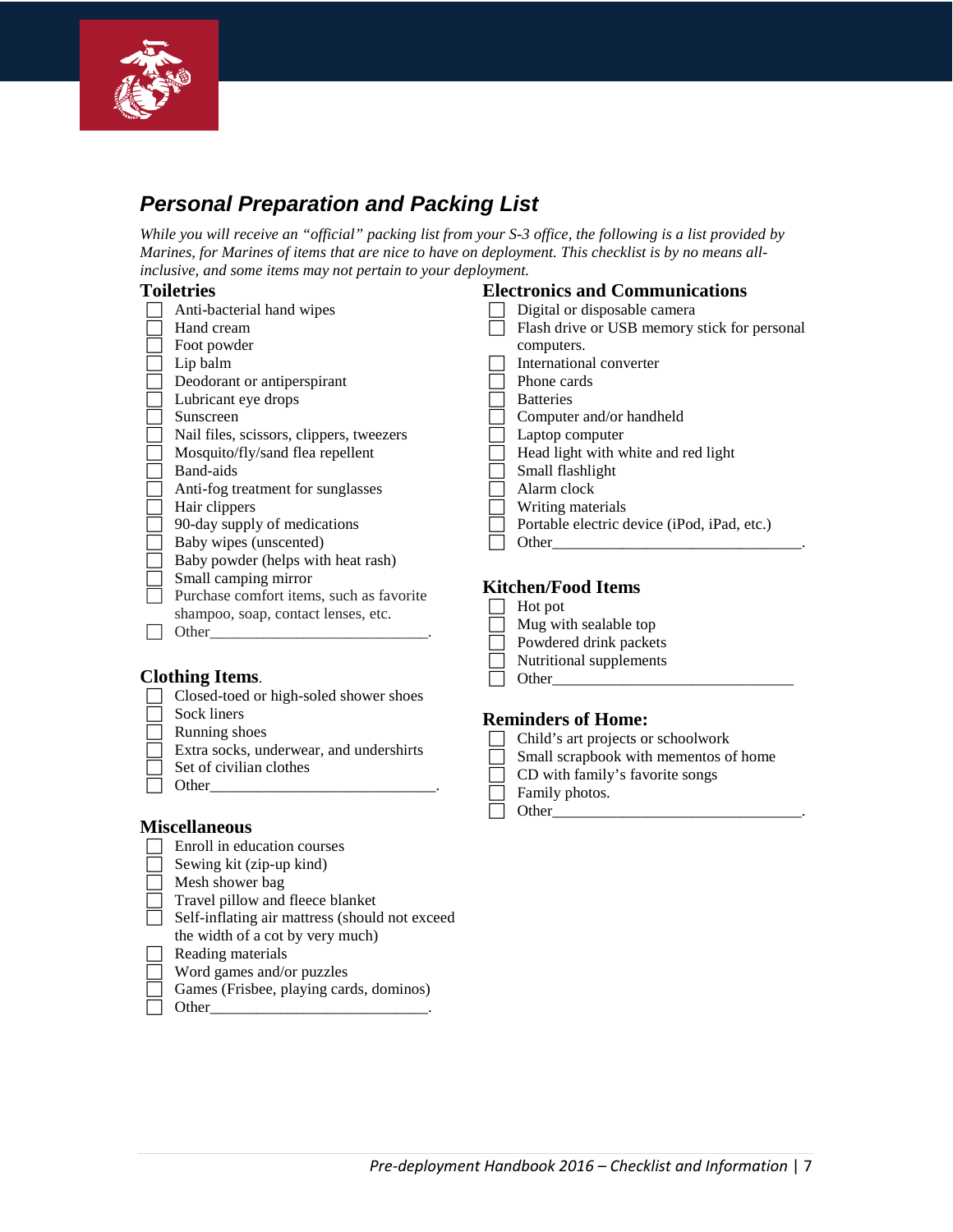

## *Financial Accounts Information*

### *Please complete this form and keep it in a safe location.*

#### *Checking*

| <b>Financial Institution</b> |           |  |
|------------------------------|-----------|--|
| Account #                    | Telephone |  |
| Web site                     |           |  |
| PIN/Username                 | Password  |  |

#### *Savings*

| <b>Financial Institution</b> |           |  |
|------------------------------|-----------|--|
| Account $#$                  | Telephone |  |
| Web site                     |           |  |
| PIN/Username                 | Password  |  |

### *Other Assets (bonds, mutual funds, CDs, etc.)*

| Web site(s) $\frac{1}{\sqrt{1-\frac{1}{2}}\sqrt{1-\frac{1}{2}}\sqrt{1-\frac{1}{2}}\sqrt{1-\frac{1}{2}}}}$ |          |  |
|-----------------------------------------------------------------------------------------------------------|----------|--|
| Username/PIN                                                                                              | Password |  |
| $\text{Account \#(s)}$                                                                                    |          |  |
| Maturation dates/etc.                                                                                     |          |  |
|                                                                                                           |          |  |
| Username/PIN                                                                                              | Password |  |
| Account $#(s)$                                                                                            |          |  |
| Maturation dates/etc.                                                                                     |          |  |

#### *Credit Cards*

| Name/Financial Institution       |                                                                                                                                                                                                                               |
|----------------------------------|-------------------------------------------------------------------------------------------------------------------------------------------------------------------------------------------------------------------------------|
|                                  |                                                                                                                                                                                                                               |
| Website $\overline{\phantom{a}}$ |                                                                                                                                                                                                                               |
|                                  | PIN/Username Password Password Password Password Pine Password Pine Password Pine Password Pine Password Pine Password Pine Password Pine Password Pine Password Pine Password Pine Password Pine Password Pine Password Pine |
| Name/Financial Institution       |                                                                                                                                                                                                                               |
|                                  |                                                                                                                                                                                                                               |
|                                  |                                                                                                                                                                                                                               |
|                                  | PIN/Username Password Password Password Password Pine Password Pine Password Pine Password Pine Password Pine Password Pine Password Pine Password Pine Password Pine Password Pine Password Pine Password Pine Password Pine |
|                                  |                                                                                                                                                                                                                               |
|                                  |                                                                                                                                                                                                                               |
| Website                          |                                                                                                                                                                                                                               |
|                                  | PIN/Username Password Password Password Password Pine Password Pine Password Pine Password Pine Password Pine Password Pine Password Pine Password Pine Password Pine Password Pine Password Pine Password Pine Password Pine |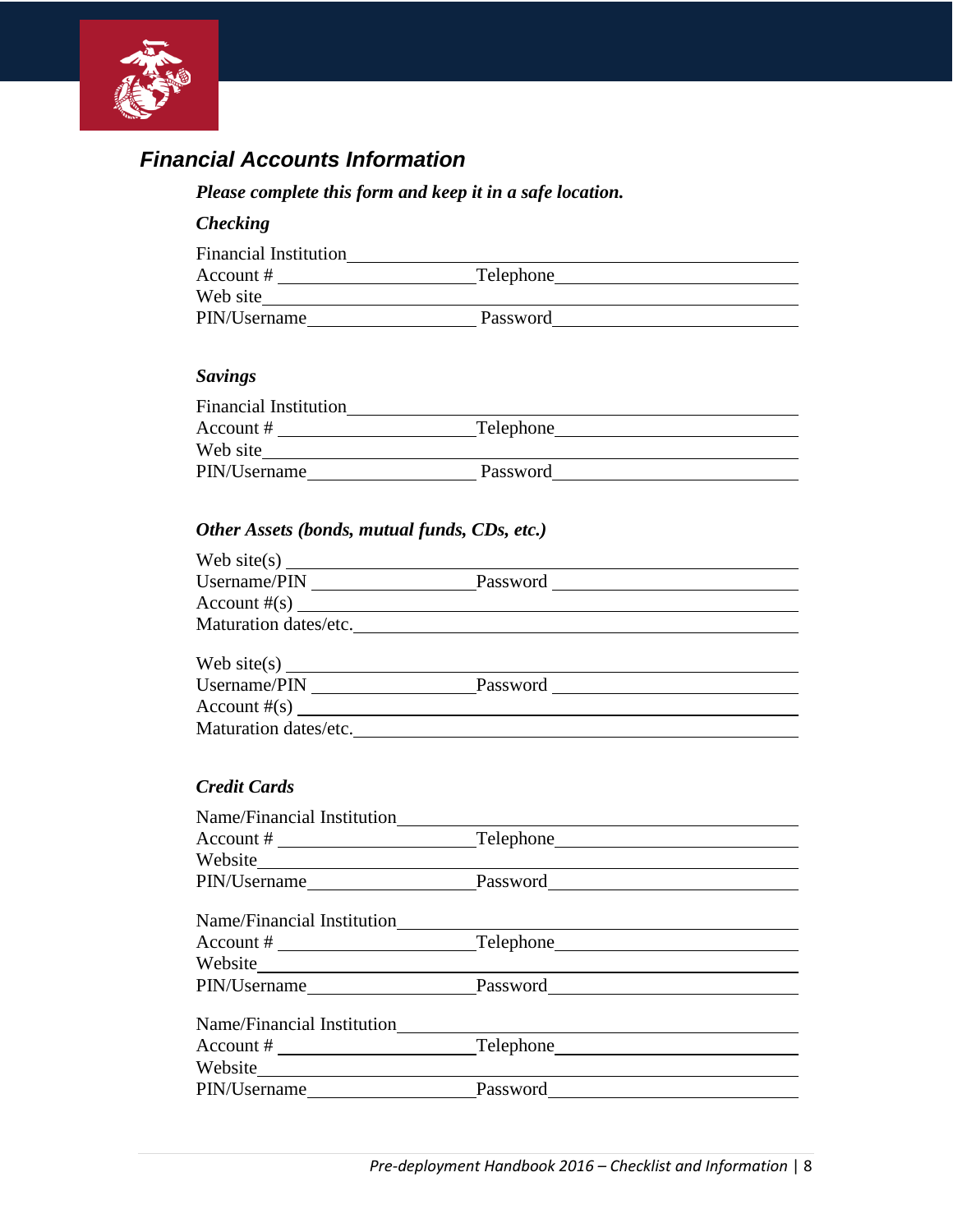

# *Vehicle Information*

| Vehicle 1        |                                                                                                      |  |
|------------------|------------------------------------------------------------------------------------------------------|--|
|                  | Year $\qquad \qquad$                                                                                 |  |
|                  |                                                                                                      |  |
|                  |                                                                                                      |  |
|                  | State of registration _______________________License plates renewal due________________              |  |
|                  | Base inspection sticker due _________________Local inspection sticker due __________________________ |  |
|                  |                                                                                                      |  |
|                  |                                                                                                      |  |
|                  |                                                                                                      |  |
|                  |                                                                                                      |  |
|                  |                                                                                                      |  |
|                  |                                                                                                      |  |
|                  |                                                                                                      |  |
|                  |                                                                                                      |  |
|                  |                                                                                                      |  |
|                  |                                                                                                      |  |
|                  |                                                                                                      |  |
| <b>Vehicle 2</b> |                                                                                                      |  |
|                  | $Year$ 200                                                                                           |  |
|                  |                                                                                                      |  |
|                  |                                                                                                      |  |
|                  | State of registration _______________________License plates renewal due_____________________________ |  |
|                  |                                                                                                      |  |
|                  |                                                                                                      |  |
|                  |                                                                                                      |  |
|                  |                                                                                                      |  |
|                  |                                                                                                      |  |
|                  |                                                                                                      |  |
|                  |                                                                                                      |  |
|                  |                                                                                                      |  |
|                  |                                                                                                      |  |
| Mechanic name    | Phone                                                                                                |  |
|                  |                                                                                                      |  |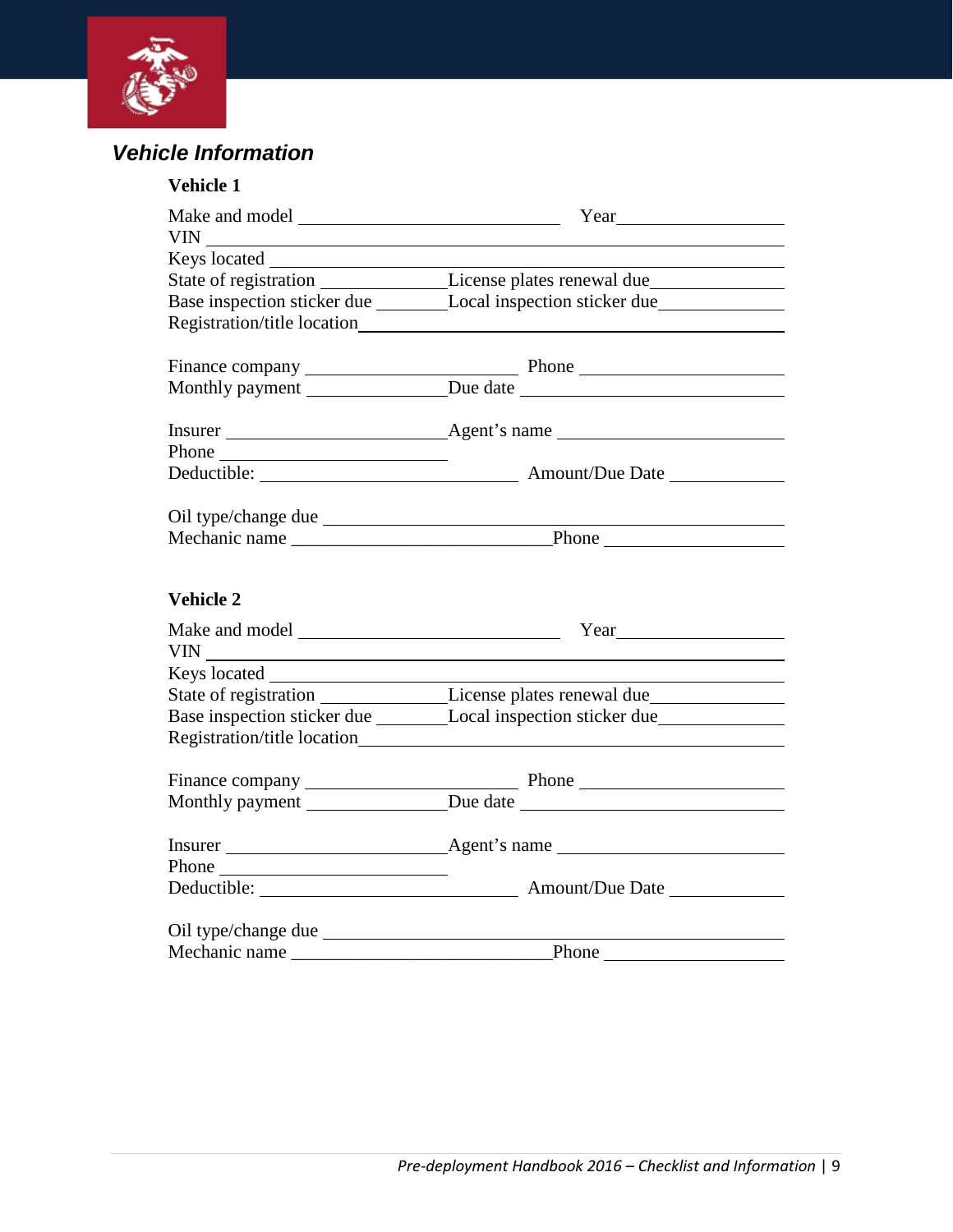

### *Home Information and Checklist*

| Property manager | Phone |
|------------------|-------|
| Rent amount      | Due   |
|                  |       |
| Mortgage holder  | Phone |
| Monthly Payment  | Due   |
|                  |       |

#### *Be Prepared*

| $\Box$ Locate water, electricity, and gas shut off. |  |  |
|-----------------------------------------------------|--|--|
|                                                     |  |  |

 $\Box$  Post list of helpful telephone numbers.

If living in base housing and family plans to be away for an extended period, notify housing manager.

- $\Box$  Register guests at Housing Office.
- $\Box$  Complete Spousal Acceptance Authorization if planning to move into housing during deployment. If on waiting list you may ask to be "on hold" and not lose your place on the wait list.
- Ensure renters' or homeowners' insurance is current.
- $\Box$  Other

#### *Before your loved one leaves, complete a safety check of your house or apartment:*

- $\Box$  Place telephones with emergency numbers by your bed and near the place you sit most often.
- Make sure there is good lighting around where you park and around the perimeter of your home.
- $\Box$  Install motion detector lights around your house instead of just leaving lights on at night. The lights coming on and turning off attract the attention of neighbors. Install these lights at least 8 feet above the ground so they are more difficult to disable.
- $\Box$  If you have shrubs and bushes, select ones with thorns to deter potential intruders from hiding in them.
- Be cautious of who you tell that your Marine is on deployment.
- Do not post that you are alone or going to be away from home on social media sites.
- Be cautious when allowing repairmen into your home . You may want to have another adult present.
- Stay safe when driving. Have your cell phone charged and with you. In the event of an emergency, stay with your vehicle; roll the window down just enough to tell someone you need help, but stay in the vehicle until help arrives.

#### *Staying Safe during a deployment*

- Ensure all windows and doors are appropriately locked
- Use a peephole to identify visors before opening your door.
- Do not hide spare keys outside your home.
- Do not provide your house keys to service people.
- Do not invite strangers into your home.
- Avoid telling others about the valuables in your home.
- Crush boxes of high value items such as televisions and computers when you set the trash out.

#### *Do Routine Maintenance:*

- Change the air conditioner/furnace/water filter.
- $\Box$  Start the lawn mower, put gas and oil into it.
- $\Box$  Reverse ceiling fans.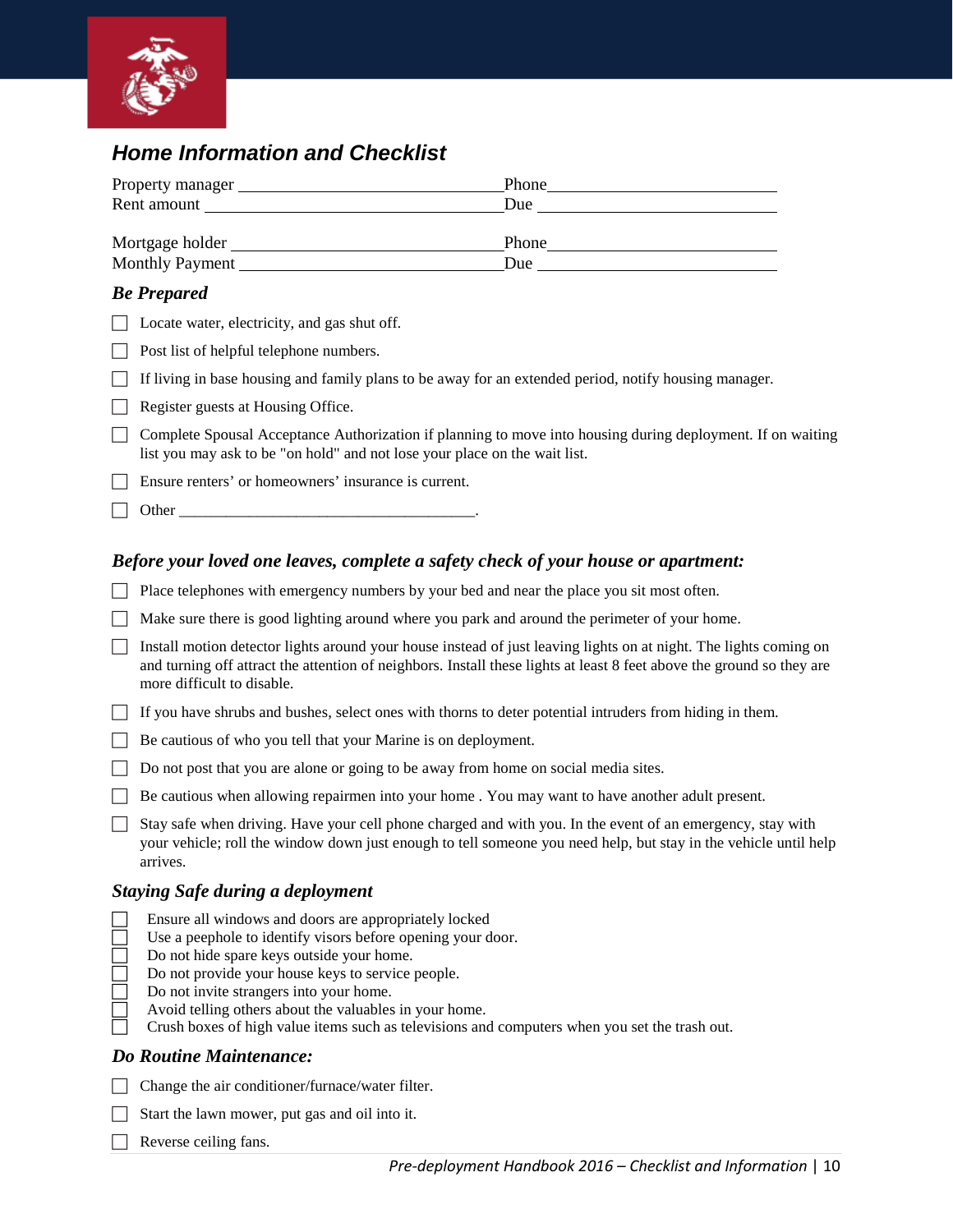

- Vacuum refrigerator coils.
- $\Box$  Fix a leaking toilet.
- Reset circuit breakers.
- Address any computer related issues.
- Hook up a new propane tank to the grill.
- Change smoke alarm and clock batteries.
- Vacuum the dryer vent, and remove any lint.
- Clean out the furnace.
- Other \_\_\_\_\_\_\_\_\_\_\_\_\_\_\_\_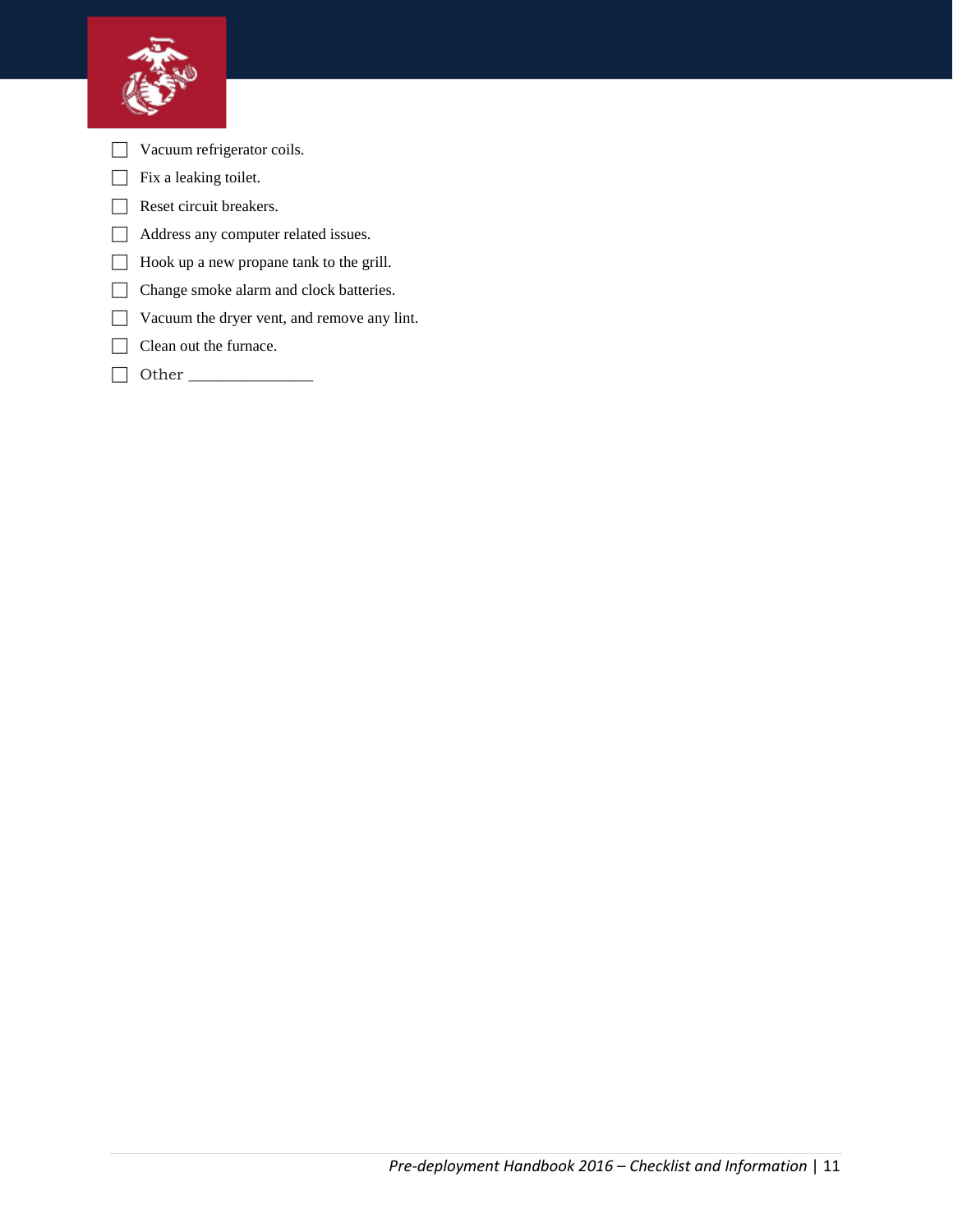

# *Helpful Telephone Numbers*

| Fire department                                                                                                                                                                                                                |
|--------------------------------------------------------------------------------------------------------------------------------------------------------------------------------------------------------------------------------|
|                                                                                                                                                                                                                                |
| Poison Control                                                                                                                                                                                                                 |
| American Red Cross New York and Separate and Separate and Separate and Separate and Separate and Separate and Separate and Separate and Separate and Separate and Separate and Separate and Separate and Separate and Separate |
|                                                                                                                                                                                                                                |
|                                                                                                                                                                                                                                |
|                                                                                                                                                                                                                                |
|                                                                                                                                                                                                                                |
|                                                                                                                                                                                                                                |
|                                                                                                                                                                                                                                |
|                                                                                                                                                                                                                                |
| Base Housing (if applicable)                                                                                                                                                                                                   |
| Childcare provider (if applicable) example and the contract of the contract of the contract of the contract of the contract of the contract of the contract of the contract of the contract of the contract of the contract of |

# *Pet Information Card*

| Due date for flea/tick/heartworm prevention Due date for annual exam    |  |
|-------------------------------------------------------------------------|--|
|                                                                         |  |
|                                                                         |  |
|                                                                         |  |
|                                                                         |  |
|                                                                         |  |
| Due date for flea/tick/heartworm prevention<br>Due date for annual exam |  |
|                                                                         |  |
|                                                                         |  |
|                                                                         |  |
|                                                                         |  |